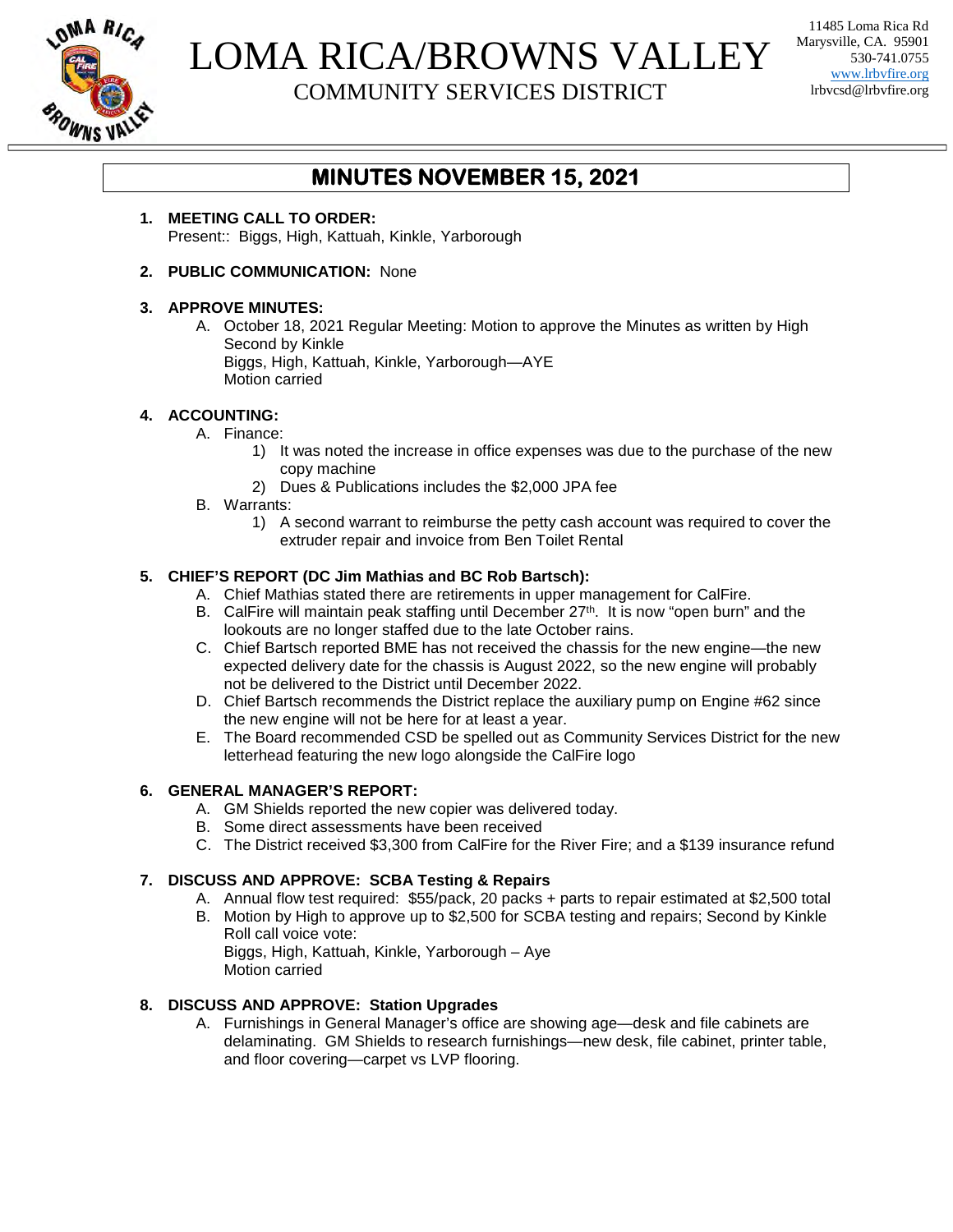

## LOMA RICA/BROWNS VALLEY COMMUNITY SERVICES DISTRICT

11485 Loma Rica Rd Marysville, CA. 95901 530-741.0755 www.lrbvfire.org lrbvcsd@lrbvfire.org

**9. DISCUSS AND APPROVE: Measure K Agreement:** Tabled for Special Meeting December 2, 2021, so document can be reviewed by legal counsel

#### **10. DISCUSS AND APPROVE: Purchase and Installation of New Tank**

- A. Yuba County has not yet provided a cost for the culvert
- B. It was noted that the District can't install the tank until the road has been resolved
- C. Leak test can be completed using the water tender to fill the tank
- D. Motion by Yarborough to purchase the 29,000 gallon water storage tank for Station #61 from Pioneer Water Tanks per their quote dated 8/31/2021; Second by High Roll call voice vote: Biggs, High, Kattuah, Kinkle, Yarborough – Aye
	- Motion carried
- E. Motion by High to approve the funds for the remainder of the water tank project at Station #61 including the driveway to be constructed by Yuba County, the concrete pad, and piping, at a cost not to exceed the amount reimbursable by the grant from Yuba Water Agency; Second by Yarborough Roll call voice vote: Biggs, High, Kattuah, Kinkle, Yarborough – Aye Motion carried
- **11. DISCUSS: Christmas Parade Entry**: Parade to be held December 4, 2021 on the usual route in downtown Marysville. Directors Kattuah and Biggs offered to assist the volunteers.

#### **12. DISCUSS AND APPROVE: Cancelation of December 2021 Meeting:**

A. Motion by High to cancel the December 2021 regular board meeting; Second by Yarborough Roll call voice vote: Biggs, High, Kattuah, Kinkle, Yarborough – Aye Motion carried

#### **13. APPROVE NOMINATIONS FOR 2021/2022 BOARD POSITIONS:**

Director High nominated Cathy Kattuah for Chairperson; no other nominations Cathy Kattuah voted in as Chairperson

Director High nominated Kim Biggs for Vice Chairperson; no other nominations Kim Biggs voted in as Vice Chairperson

Director High nominated Kim Biggs for JPA representative; no other nominations Kim Biggs voted in as JPA Representative

Director Yarborough nominated William High for JPA alternate; no other nominations William High voted in as JPA Alternate

#### **14. BOARD AND STAFF MEMBER REPORTS:**

- A. Two volunteers, 3 CalFire personnel, and Director Kattuah attended the Trunk or Treat at the Lions Club representing our District this year. The event was well-attended.
- B. Director Biggs informed the Board that the next JPA meeting will be held 12/8/2021 at 7pm at Foothill Fire in Brownsville.

#### **MEETING ADJOURNED 8:11pm**

Respectfully submitted Kim Biggs—Vice Chair